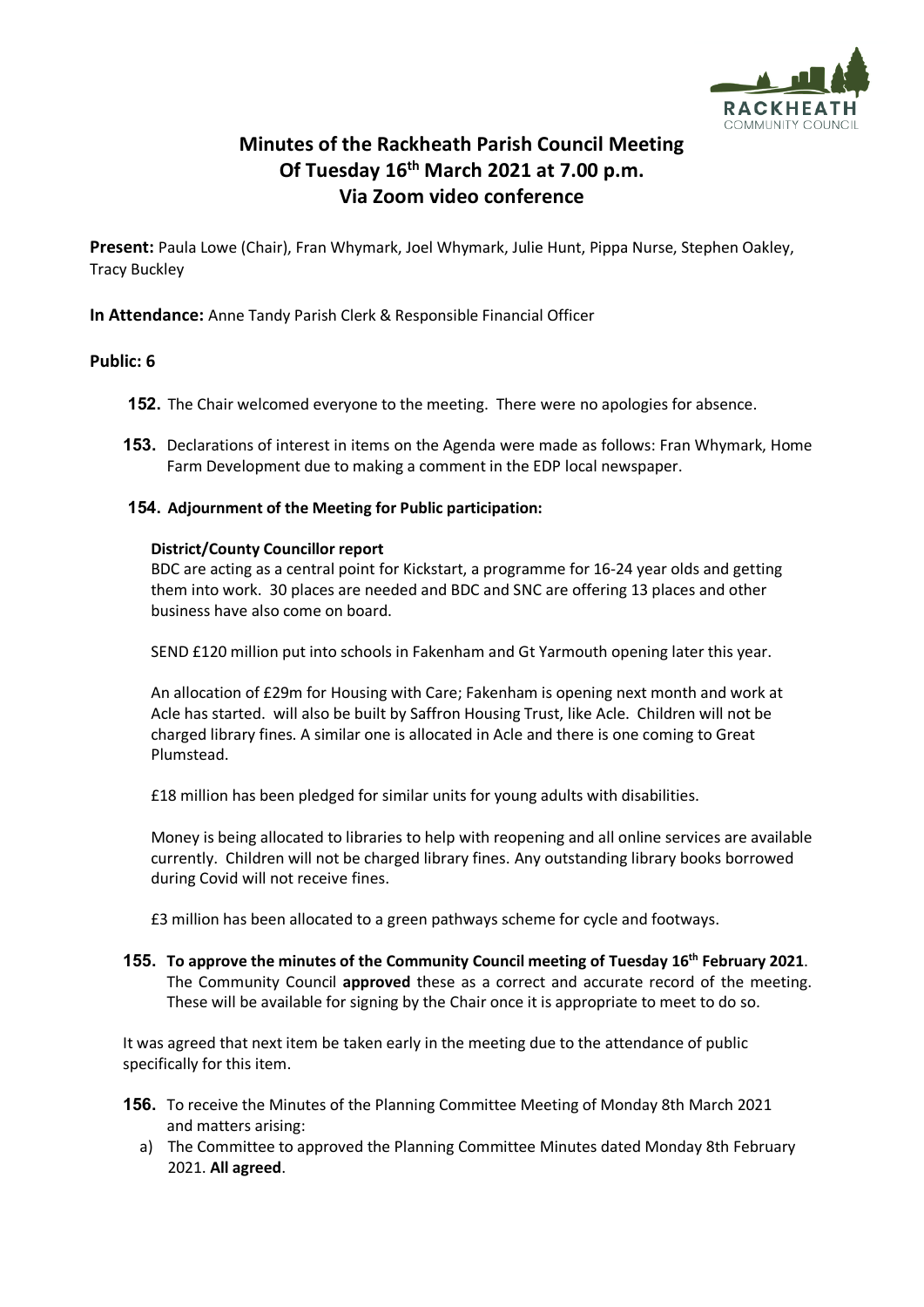b) It was reported that the planning application 20210036 at Rackheath Hall had been discussed and the main points to consider are:

Pros –

- spacious accommodation,
- leisure walks,

Cons –

- impact on hall and residents due to covenants,
- isolated and out of character,
- highway concerns
- sets a precedent for further development on the parkland

The Committee went through the Neighbourhood Plan, Joint Core Strategy, Greater Norwich Local Plan (GNLP) and National Planning Framework. The main areas of concern were that it is not within the 5 year land supply, it sets a precedent for land outside GNLP, which also defined the area as a landscape buffer this then has the potential for expansion of development, losing the green corridor and impacting on the heritage of Rackheath Hall. **All objected to the application**.

- c) Planning application 20210389: Rear extension at 19 Back Lane, Rackheath was considered. There were no objections. **All agreed**.
- **157. To report progress on items not on the Agenda from the last meeting (Clerk's Report)** Nothing to report.

# **158. To receive the Minutes from the Parks and Leisure Committee meeting of 9 th March 2021:**

- a) The Council heard that the Committee are looking into the options for spending the s.106 money and are reconsidering the equipment provision and surfacing at the MPSA and obtaining quotes and researching the most suitable options. Once Covid restrictions lift, site visits will be arranged.
- b) Fireworks Event. Pippa offered to help with organising the event. Some discussion took place around how to maximise the income from the event but final decisions to be made nearer the date when the Covid restrictions are known. It has been confirmed with suppliers that no money will be lost if the events is cancelled due to Covid.
- c) It was reported that asbestos has been discovered at Newman Road woods and there is some concern over structural safety which will be fully assessed and made safe before the land is handed over to the Council.
- d) Litter picking equipment has been purchased but was over budget by £4.97. **All approved** the additional payment.

### **159. Dr's Surgery Maintenance**

East Anglian Guttering and Fascias have been appointed to carry out the removal and replacement of guttering and downpipes.

### **160. Regulation 19 Greater Norwich Local Plan**

The Council considered submitting a response and agreed due to the short time frame a GNLP working party will formulate a response and submit by the deadline on 22 March 2021.

### **161. Policy Review**

- a) The Training and Development Policy was reviewed and **approved by all**.
- b) The Co-option procedure was agreed once the addition of an appendix outlining the legislative requirements was added. **All approved.**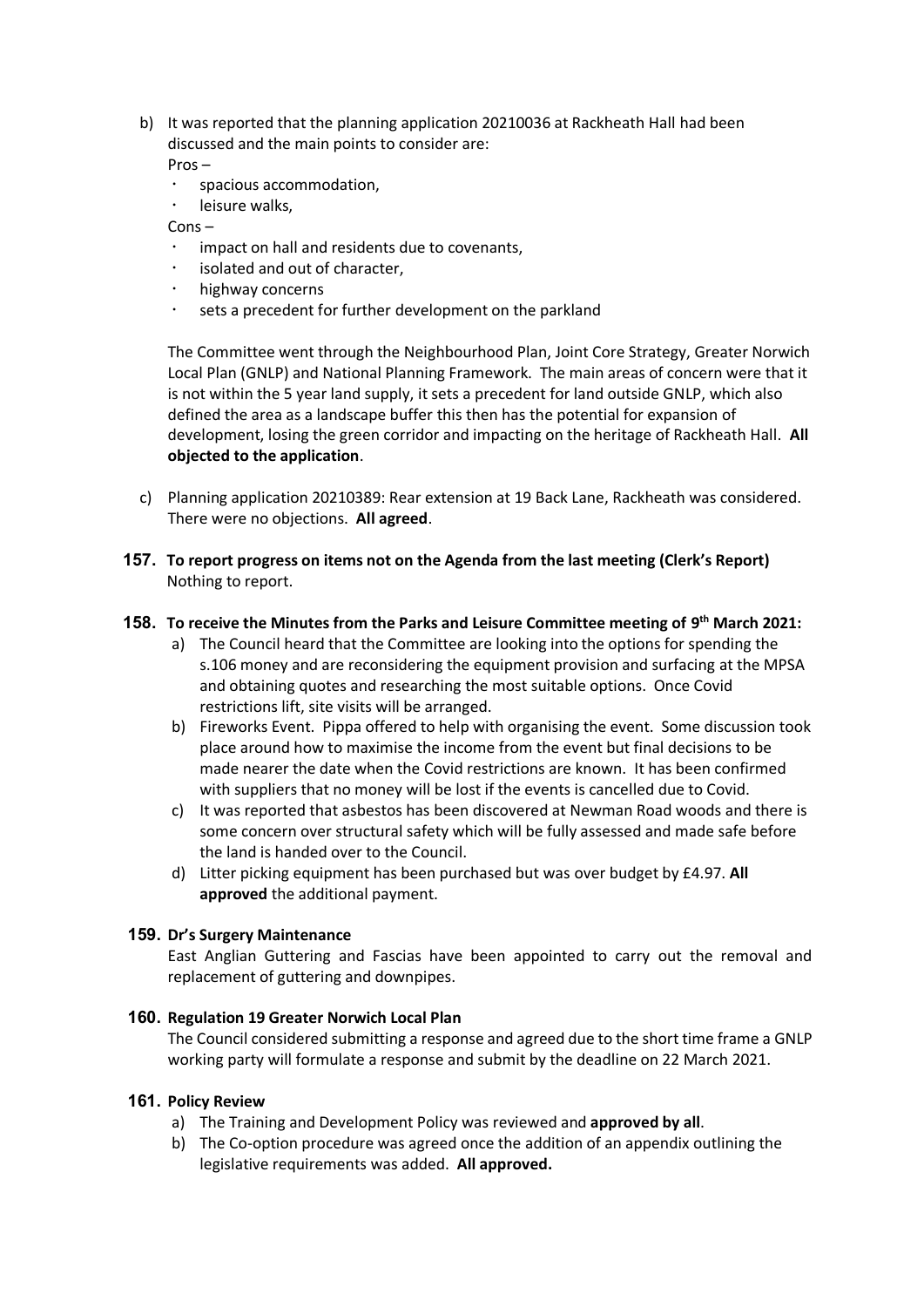# **162. Annual Parish Meeting**

The practicalities of holding this under the current restrictions was discussed and it was felt that it would be sensible to postpone to next year. **All agreed**.

# **163. Accounts**

- a) The payments for March 2021 were **approved.**
- b) The monthly bank reconciliation to 28th February 2021 was **noted.**
- c) The BHIB Insurance renewal of £968.79 under the 3 year agreement was **noted.**
- d) The Norfolk Parish Training and Support subscription for 2021/22 of £499.80 was **approved.**
- e) The SLCC subscription for 2021/22 of £166.00 was approved.
- f) The Council considered two quotes for a new payroll provider and approved Orchard Accounting Services. **All agreed**.
- g) The Council considered a 12 month freeze on fee income for the Parish during 2021/22 in light of the financial difficulties presented by Covid. It was suggested that all pricing be looked at individually. **All agreed.**

# **164. To receive correspondence and agree response (if any)**

- $\triangleright$  Norfolk ALC Wellbeing
	- Sustainable Water Management Plan for Norfolk Workshop
	- Food Waste Action Week
- ➢ Norwich Western Link project update
- ➢ Tree Council Broadsheet issue 198
- ➢ Norfolk Police
	- Notification of the first virtual Police Engagement Meeting 31 March 2021. *Fran Whymark is attending. It was asked if a request could be made at the meeting for a report on police activity be submitted for Rackheath.*
	- Community Update 5th March 2021
- **165. Items for publication/media and items for the next Community Council meeting, Tuesday 20th April 2021**
	- Pavilion Storage for Rainbows and other regular hirers to accommodate a regular booking.
	- Litter picking
- **166. It was resolved, under the Public Bodies (Admissions to Meetings) Act 1960, to exclude the public due to the confidential nature of the item to be discussed – personnel matters. All approved**.
	- a) Amendments to the Booking Assistant's employment contract were discussed and **approved.**
	- b) The Council considered a request to pay training hours in addition to contracted hours. This was **approved** but any additional costs to be brought back to the Council.

Meeting was concluded at 20.45